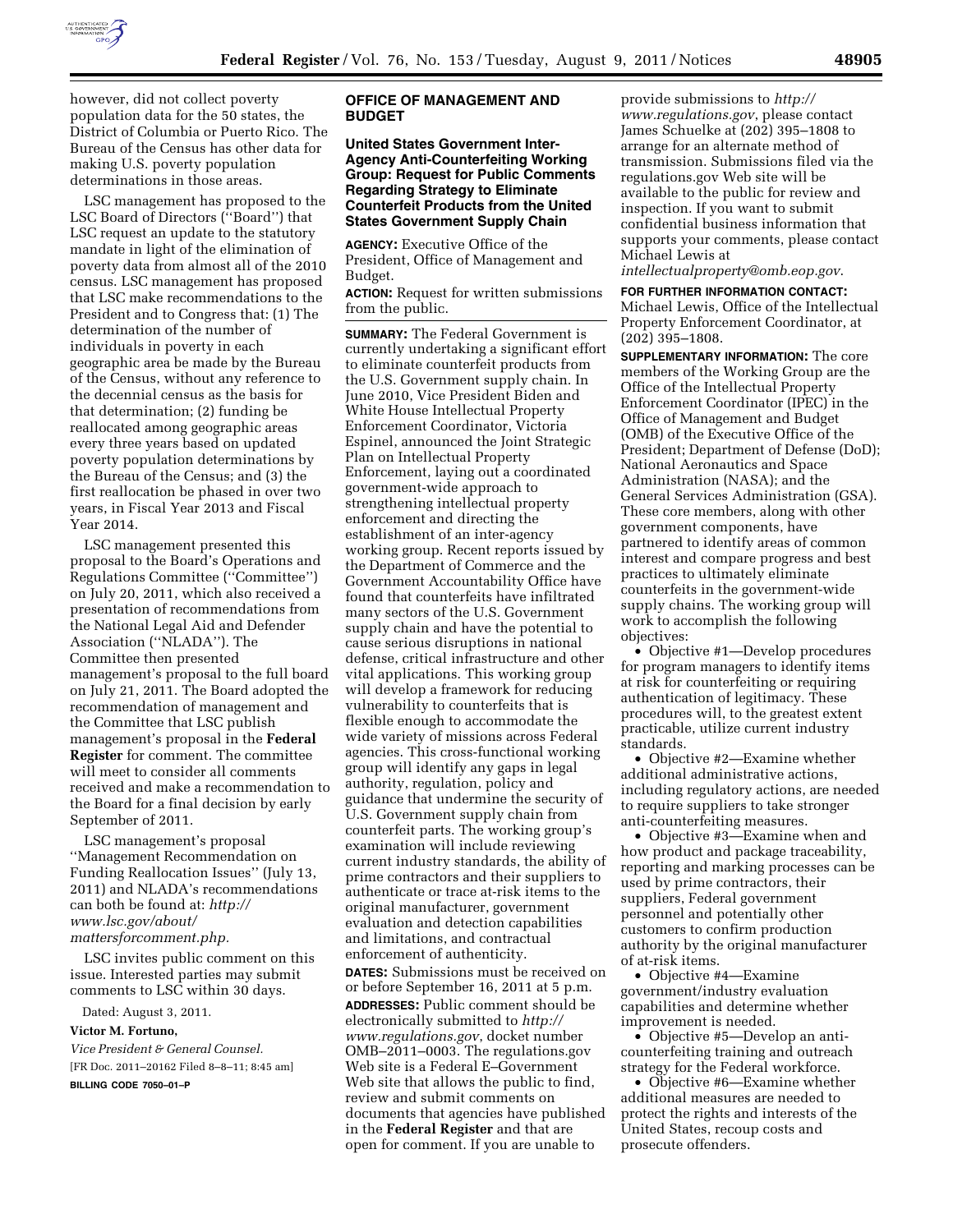The purpose of the request for comments and recommendations is to solicit feedback and best practices from industry, academia, research laboratories, and other stakeholders on issues related to identifying areas of common interest and compare progress and best practices to ultimately eliminate counterfeits in Federal Government supply chains. This request for comments and for recommendations is divided into six categories. Responses to this request for comments may be directed to any or all of the six categories.

### **Request for Comments Categories**

#### *Category 1: General*

The U.S. Government Inter-Agency Anti-Counterfeiting Working group seeks written comment submissions on the following topics:

• Describe functional responsibilities, procedures and programs specifically designed to address prevention, identification and control of suspect/ counterfeit items.

• Describe any procedures for the disposal of items identified as suspect/ counterfeit items. Do these procedures include segregation, evaluation of safety/mission impact, extent of condition, removal, destruction or return to the vendor?

• Describe both internal and/or external notification procedures used when a suspect/counterfeit item is discovered. Identify suspect/counterfeit industry information exchanges to which you report counterfeit items.

• Describe any testing and inspection procedures used to authenticate a procured item.

• Describe any rules or procedures that can improve the use and functionality of the Government-Industry Data Exchange Program (GIDEP).

• Recommend best practices for identifying counterfeit products entering the U.S. Government supply chain and for curbing their entry into that supply chain.

*Category 2: Objective #1—Establish procedures for program managers to identify items at risk for counterfeiting or requiring authentication of legitimacy. These procedures will, to the greatest extent practicable, utilize current industry standards.* 

• Describe methodologies for determining the functional criticality of parts and whether critical parts have unintentional or intentional vulnerabilities that may subject them to counterfeiting. For critical parts, describe the consequences of

counterfeiting and the likelihood that counterfeiting will occur.

• As the likelihood of the counterfeiting of critical parts increases, describe ways to establish more stringent traceability requirements for direct suppliers and their subcontractors to assure and support evidence of part authenticity.

• Describe processes for the verification of direct suppliers' trustworthiness for consistent delivery of authentic and conforming parts that meet specifications.

• Describe procedures for tracking parts and materials received from suppliers to the original manufacturer, or other acceptable source, to authenticate that they meet the requirements of the customer's specifications.

• Describe procedures that you follow to ensure that counterfeit parts are not incorporated into products during the manufacturing processes, including the means of identifying suspect parts during receiving inspection and preventing their acceptance.

• Describe effective international and industry standards used in anticounterfeiting risk management efforts.

*Category 3: IPEC Objective #2—Examine Whether Regulations Are Needed To Require Suppliers To Take Stronger Anti-Counterfeiting Measures* 

• Describe contractual requirements used by customers to assure the authenticity of the products upon delivery. Describe the provisions of these requirements, if any. Describe any process or procedures used to flow authenticity requirements down to suppliers. Describe any conflicts between requirements from different customers.

• Are contract clauses that notify suppliers that they are prohibited from providing suspect/counterfeit items effective?

• Describe any special quality assurance provisions that may be contained in anti-counterfeiting contract clauses that require parties to confirm compliance.

• Describe effective methods for addressing counterfeit prevention during the source selection process.

• Describe any risk factors used in determining risk for counterfeit items/ commodity groups.

• Describe procedures for processing potentially counterfeit items. Describe any requirements imposed on suppliers when potential counterfeit items are identified.

*Category 4: IPEC Objective #3—Examine When and How Product and Package Traceability, Reporting and Marking Processes Can Be Used by Prime Contractors, Their Suppliers, Federal Government Personnel and Potentially Other Customers To Confirm Production Authority by the Original Manufacturer of At-Risk Items* 

• Describe procedures that require the labeling, stamping or marking of authentic parts and/or part packaging prior to purchasing parts and material for installation in products.

• Describe the use of part markings to address the following:

(1) Identification of distributors and/ or suppliers who have a documentation system, and receiving inspection system that ensures the traceability of their parts to a production or design authority-approved source, and

(2) Methods of screening part markings to identify unfamiliar distributors and/or suppliers to determine if the parts present a potential risk of being unapproved by a production or design authority.

• Describe procedures for establishing product and packaging identification and authenticity documentation requirements for at-risk items and applying these requirements to suppliers to ensure traceability of product authenticity throughout the supply chain.

• Describe how the use of enhanced product/package identification marking methods (such as marking products/ packages with globally unique item identifiers (UIIs) using international standards, and then registering these UIIs and their product/package pedigree information in a database to enable tracking them back to their originating source as they transit the supply chain) might help reduce or eliminate counterfeits in the supply chain. Does the use of these identification marking methods impose a substantial burden on manufacturers/suppliers? Identify the types of incentives that would encourage manufacturers/suppliers to consistently use identification markings.

• Describe how the use of advanced technology for ensuring the integrity of products delivered in the supply chain (including such techniques as digital signatures, hologram tags, tamperresistant and tamper-evident packaging) might help reduce or eliminate counterfeits in the supply chain.

• Describe any techniques that may be employed when product authentication cannot be confirmed by use of product and packaging identification and authenticity documentation requirements.